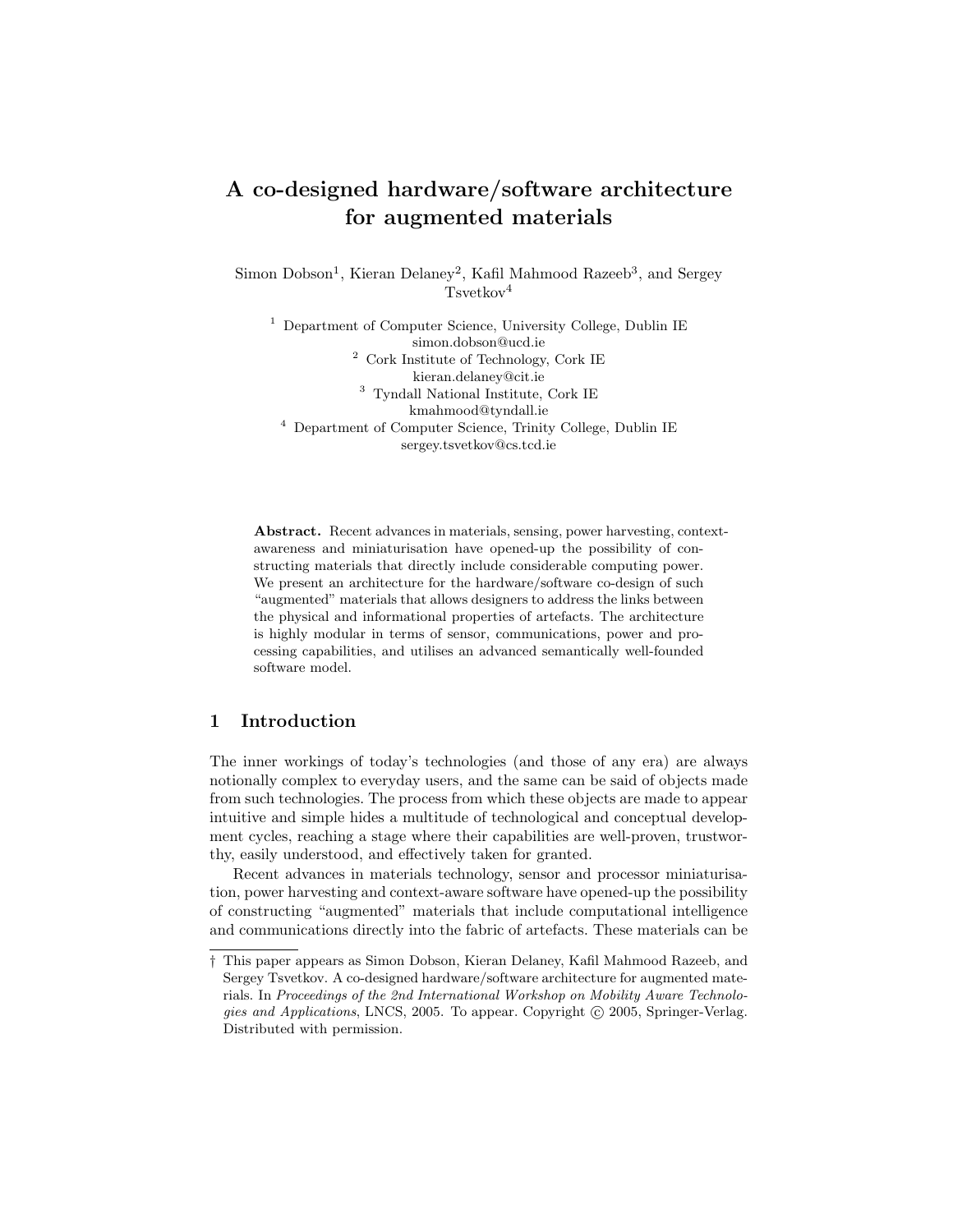used for a range of applications where designers need to combine physical and informational effects very closely. By co-designing the physical, hardware and software aspects of such materials it is possible to leverage the strengths (and address the weaknesses) of the individual components to achieve a seamless pervasive technology.

Our focus on materials is driven by four observations:

- 1. the useful behaviour of an object is a function of the capabilities of its component materials, both physical and informational;
- 2. many behaviours depend both on the geometric shape adopted by the object; and its relationships with other objects;
- 3. complex behaviours and interactions are more easily understood if composed from discrete and recognisable objects; and
- 4. the close correspondence between physical affordances and information effects is what allows simple, scrutable pervasive computing.

We believe that  $-$  by broadening what we mean by the "behaviour" of materials to include sensing, processing and communications, as well as physical, aspects – it is possible to develop an architecture for co-designed pervasive computing systems expressed in terms of material interactions. Materials are infused with systems capability that allows a digital representation to be developed at a selected formation stage  $(e,q.$  curing) and maintained thereafter. To pursue the analogy, an augmented material is an alloy of a traditional material and a processing capability that yields behaviours different from those of its individual components. An effective implementation yields a situation where any subsequent materials processing capability behaves as a programming step, affecting the digital as well as physical characteristics of the material.

In this paper we describe an architecture for augmented materials. The architecture is highly modular in terms of sensor, communications, power and processing capabilities, and utilises an advanced semantically well-founded software model. By integrating materials properties, sensing and semantics we aim to deliver a robust and flexible platform for self-managing, autonomic smart systems and artefacts.

Section 2 motivates our work and places it into the context of pervasive computing research. Sections 3 and 4 respectively describe the hardware and software components of the architecture, with particular emphasis on their complementarity. Section 5 contrasts our approach with other work in the field, especially in wireless sensor networks, while section 6 concludes with our immediate future directions.

## 2 Design space and issues

Materials science has expanded greatly in the past few years with contributions from nanotechnology as well as from traditional physics. However, even the smartest of "smart" materials lacks the flexibility and sophistication of software. Augmenting materials with information technology addresses this gap, allowing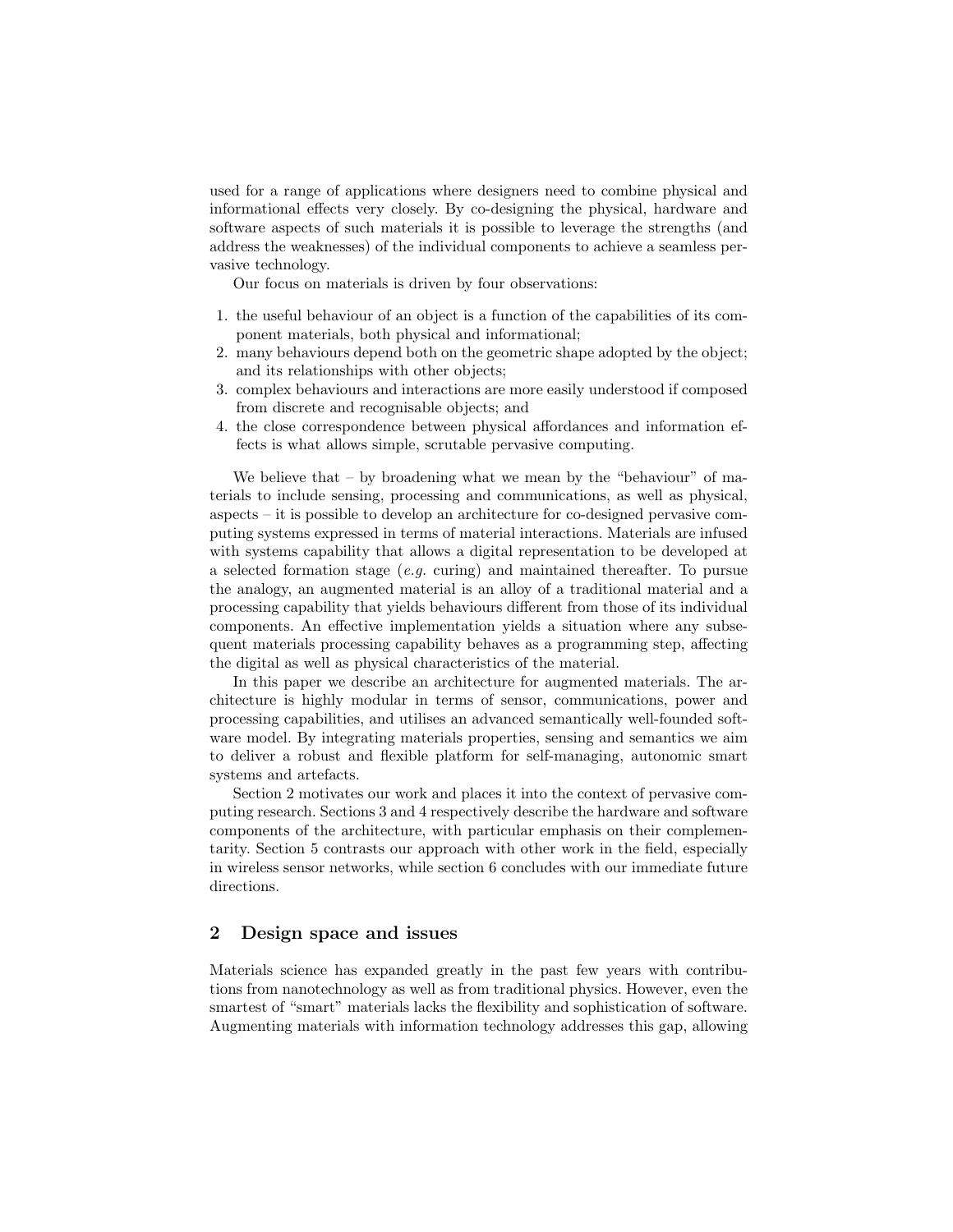materials to process information as well as functioning physically, reflecting on its behaviour and providing feedback to the wider IT environment.

An augmented material might be used as part of a rigid structure such as an airframe. With embedded sensing the material can detect changes in its physical composition. It can provide ground crew with an on-going report on its health or, in case of damage or failure in-flight, inform the flight control systems to take remedial action such as reducing the manœvering envelope to avoid excessive strain. These observations may be performed using piezo-electric sensors, and are used externally on some airframes: internalising the sensing is more robust and decreases the load on the central computers. Similar techniques can be applied to other built structures such as buildings, bridges and ships.

At a more personal level, an increasing number of people undergo physiotherapy to accelerate the healing of damaged bones. A major problem occurs in monitoring a treatment regime to ensure that the patient performs the necessary exercises but does not over-tax the injury. A augmented cast could monitor the impact on the supported limb to ensure that it remains within acceptable limits, providing feedback to the patient and therapist. A material whose stiffness is variable could actively modify its physical characteristics according to a complex scheme encoded in software.

Truly pervasive computing applications are limited by the availability of sufficiently small devices on which to run applications. Typically one encounters smart-building systems in which artefacts are tagged with RFID and tracked by computers in the walls. This is an asymmetric solution, as the artefact cannot perform actions autonomously. By constructing artefacts with augmented materials the symmetry is restored, allowing us to build (for example) books that know their location and relationships to other artefacts. This is a more peer-topeer solution than is possible at present, and relies critically on the ability to place processing alongside sensing in the fabric of everyday things.

There is a body of work on sensor miniaturisation, sensor networking, pervasive and amorphous computing (section 5). What makes the current context novel is the application of these technologies specifically to new materials from which to construct objects, rather than as addenda to existing objects.

At the physical level, an augmented material consists of the substrate material and a (possibly extremely large) collection of embedded processor elements with local sensing and communications. The choice of substrate governs the gross physical properties of the augmented material, and so is conditioned by the final application. Possible choices include flexible and non-flexible plastics, fibre-glass, fabrics, concrete and metals – indeed any material whose application would benefit from augmentation with IT.

The added value of an augmented material comes from its additional interaction capabilities, which in turn derive from the software it can support. Such materials offer significantly different characteristics to more traditional embedded systems, both in terms of the number of elements involved (potentially thousands) and the unusually close relationship between the elements and the material in which they are embedded.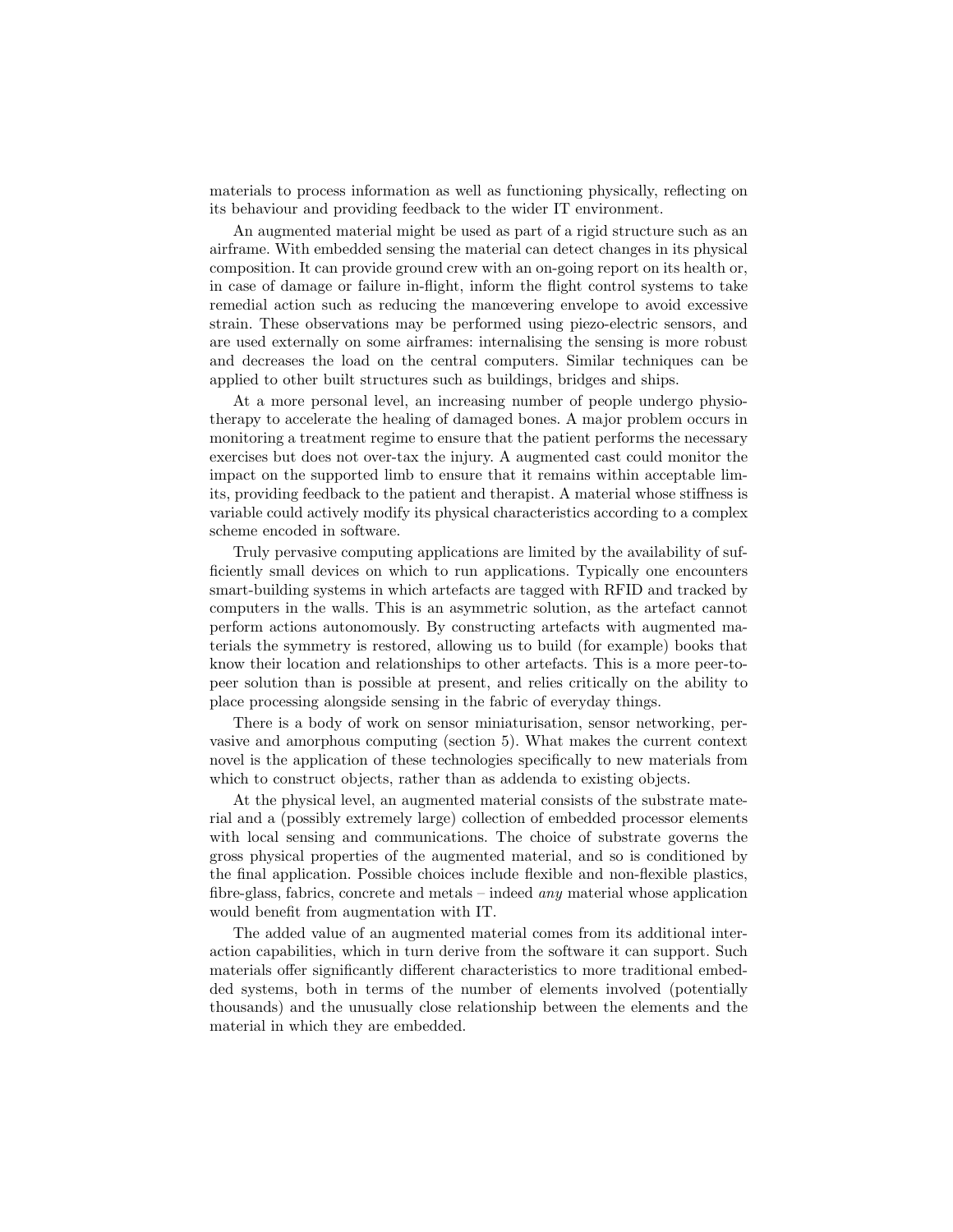We may view an artefact constructed from an augmented material at four distinct levels.At the physical level, the material exhibits certain structural properties such as stiffness, ductility, conductivity and so forth, which condition the physical applications for which it can be used. At the element level, each processing element in the material functions as an independent component capable of local sensing, local processing and communications with nearby elements. At the material level the individual elements co-ordinate their actions to present a global behaviour, typically integrating the local sensing information into a global view of the material. At the artefact level the material can "understand" its function and relationships with other augmented materials in its vicinity. An augmented-material book lying on an augmented-material table provides a good illustration of the four levels of concern.

This model also illustrates the challenges facing augmented materials. Although each individual element may provide local sensing and processing, elementlevel observations are of little use in isolation: they need to be integrated at the material level. Even given this integration, the significance of the various observations can only be determined by using quite sophisticated reasoning informed by a knowledge of the real-world environment (artefact level). At the element level we need to be able to drive the available sensors, perform calculations and communicate with other elements. These individual observations must be combined at the material level to provide an integrated view of the material, and used to drive inferencing at the artefact level. None of these problems is amenable to direct programming solutions of the kind normally found in embedded systems.

## 3 Sensing and processing

These considerations lead us to a co-designed architecture in which we consider the hardware (material, sensing, processing, communication) and software (knowledge, reasoning, task) aspects together. The various properties of augmented materials can then be traded-off against each other to provide a selfconfiguring and robust information platform.

Making a material self-aware involved two stages. At the first stage (curing), the elements establish a "baseline" view of their configuration. The second stage (lifetime) updates this representation over the material's lifetime. As an example, consider a flexible sheet of plastic containing elements with local strain sensors. At the first stage it establishes its initial shape (flat) and the relative locations of its elements; during its lifetime it updates its view of its own shape by integrating the local strain observations of the elements. Such a material "knows" its own shape on an on-going basis, and this can be used to inform its more advanced behaviours.

#### 3.1 Communications and location

There are three aspects of the communication for augmented materials: between sensors and processors, between elements and between materials. Sensor/processor communications can be performed locally by integrating them onto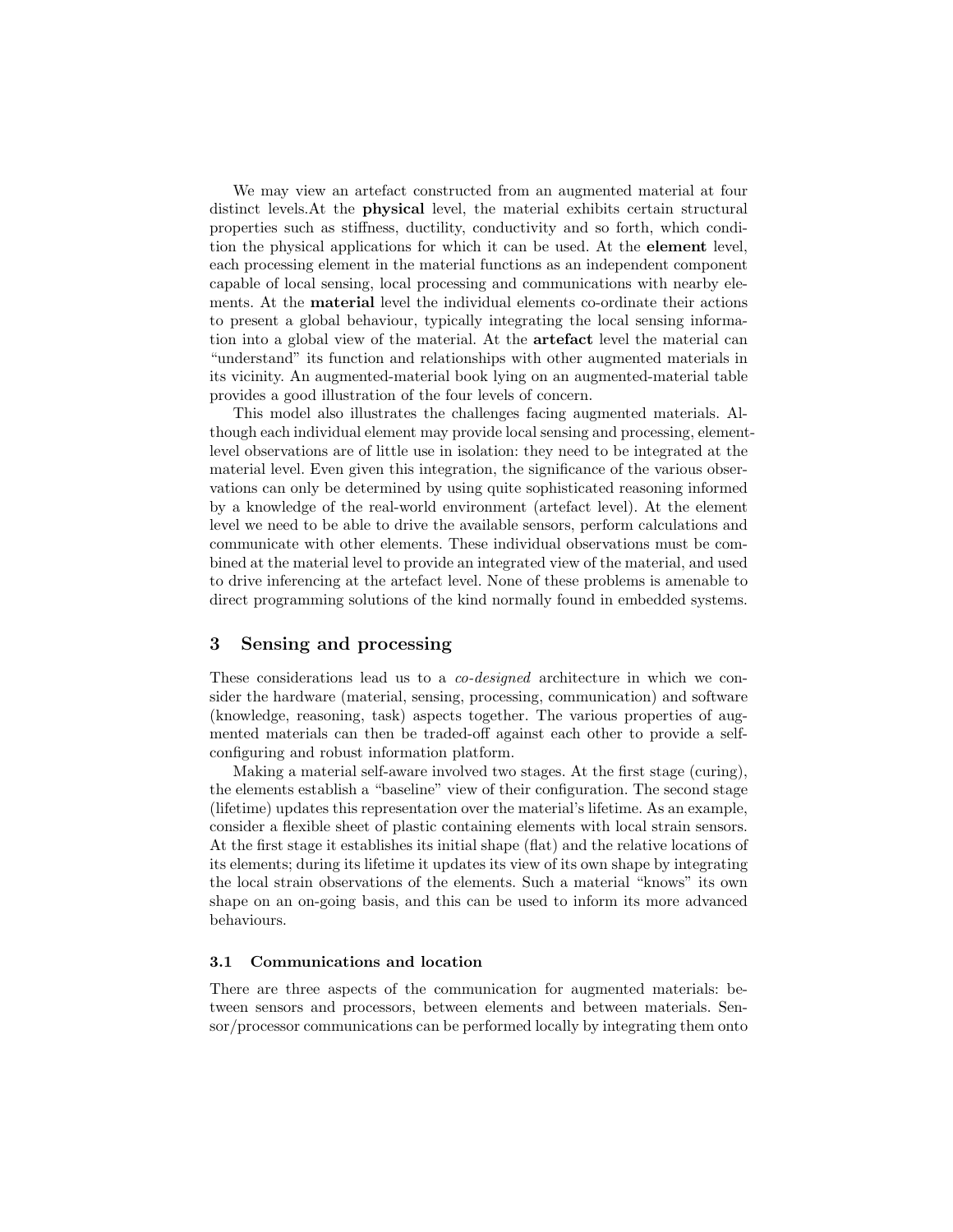the same device. Inter-material communications can occur either wirelessly when elements at the edge of one material come into range of elements at the edge of another, or through wires if materials are plugged together or connected to the wider population of internet servers.

Inter-element communication is perhaps the most interesting. Communications may be point-to-point or broadcast; point-to-point will typically use wires run through the matrix; broadcast may use radio, conduction through the substrate, or even acoustics. The point is to match the communications requirements to the properties of the substrate and the target application.

Since elements are returning information about their locality, many applications will require that they know their position in the material matrix in some co-ordinate system in order to correlate observations with locations. It is generally possible to identify element locations at fabrication time, for example placing elements in a uniform grid, and then informing each element of its location at the curing stage. While this is the simplest solution, it makes fabrication more difficult and may introduce errors if elements drift during processing.

A more attractive solution from a fabrication perspective is to locate elements randomly within the substrate and have them work out their location postfabrication. Locating an element in this way is an interesting problem in its own right, but that we believe self-location of nodes with wireless communication to be feasible given assumptions of a sufficiently dense network with a sufficient number of elements, suitably distributed, whose locations are known.

#### 3.2 Current state

We have designed and constructed elements for use within a range of substrates across the design space described above. Our design is highly modular, allowing individual components to be changed within the overall design framework. Modularisation includes communications, sensing, processing, memory and power source. It allows us to (for example) change the communications technology independently of the sensors, or to deploy additional sensors at the expense of memory or processing power.

Our current hardware platform[2, 10] consists of a number of 25mm-on-a-side FPGA-based elements (using Xilinx Spartan IIE cores) placed in formation without a substrate material (figure 1). We are currently evaluating the sensing, power management and inferencing capabilities of this



Fig. 1. 25mm prototype module with coin battery

platform, using the results to inform the design of the next steps on the roadmap: 10mm and 5mm elements, embedded in a flexible plastic.

The communications transceiver consists of a fully integrated frequency synthesiser, a power amplifier, crystal oscillator, modulator and antenna. Output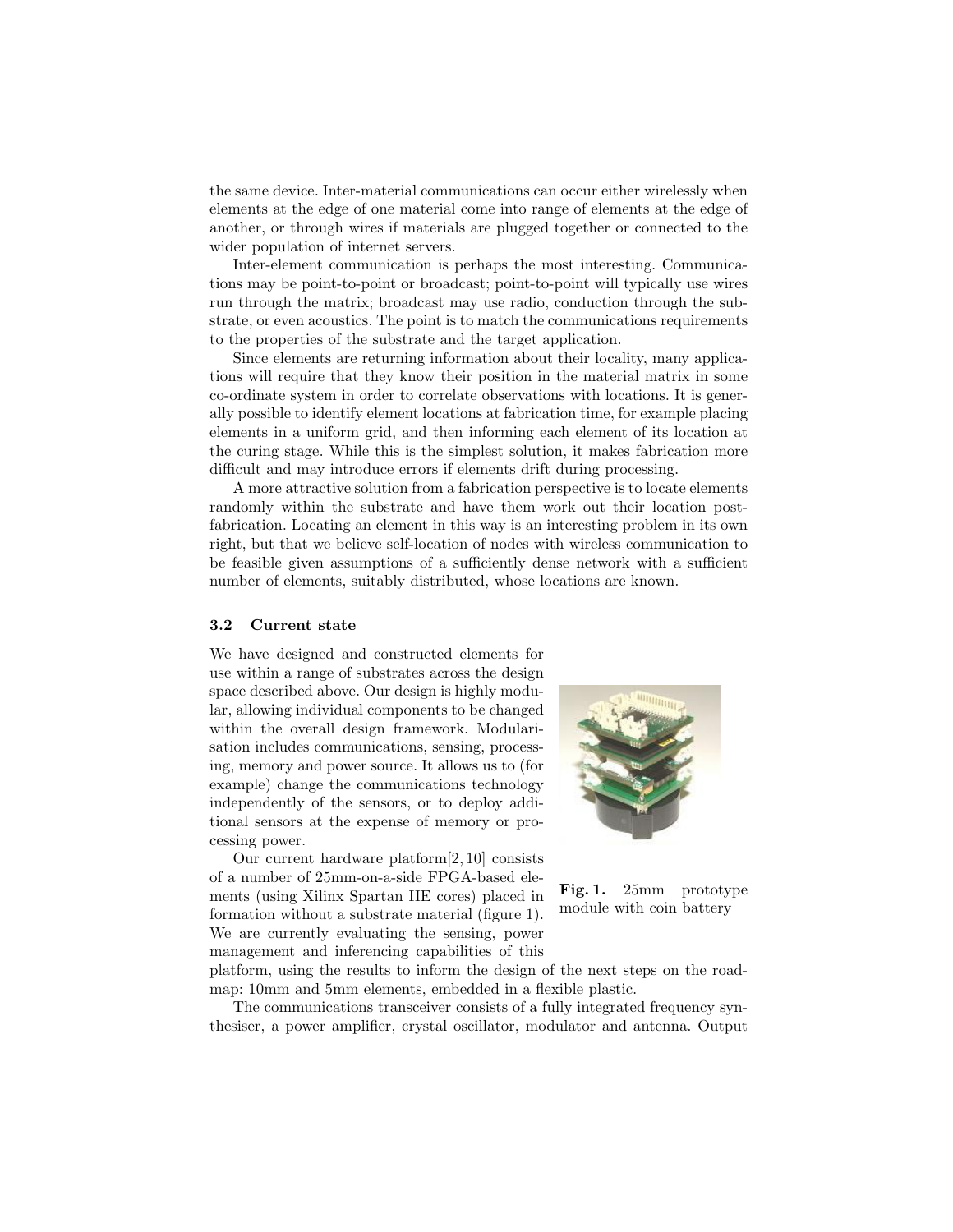power and frequency channels are easily programmable. Current consumption is very low, and a built-in power-down modes makes power-saving easily realisable. The designer can easily program the device with custom protocols. The element's sensor array connects though a dual-channel RS232 transceiver. The module contains two A-to-D converters for interfacing up to seven external sensors that change their resistance according to the parameter being measured. The modules use a stackable connector system to make the electrical and mechanical interconnections between themselves.



Fig. 2. Possible power harvesting approaches

Power supply is one of the major obstacle towards the miniaturisation of the autonomous sensor nodes. Coin cells may be used to provide power to the system, connecting directly using the stackable connector system, but power harvesting is obviously a much more attractive option for a long-lived, autonomous material. Figure 2 shows two examples of a smart material utilizing an array of ultra-thin flexible solar cells as the energy harvesting power source and an flexible polymer rechargeable battery for energy storage (figure  $2(a)$ ), suitable for outdoor use, and an alternative piezoelectric crystal that can generate small currents from vibrations to charge the rechargeable batteries (figure 2(b)). These are laminated onto the augmented material.

# 4 Programmability

Individual elements present a diverse set of possibilities. Although each element shares a common microcontroller core (and so can potentially run the same software), the population of sensors, actuators and other devices can vary widely. Open-ended behaviour means that augmented materials are not amenable to direct programming solutions of the kind normally found in embedded systems, so we have adopted a less familiar (but more powerful) approach based around rich, scalable, self-organising context models and inference.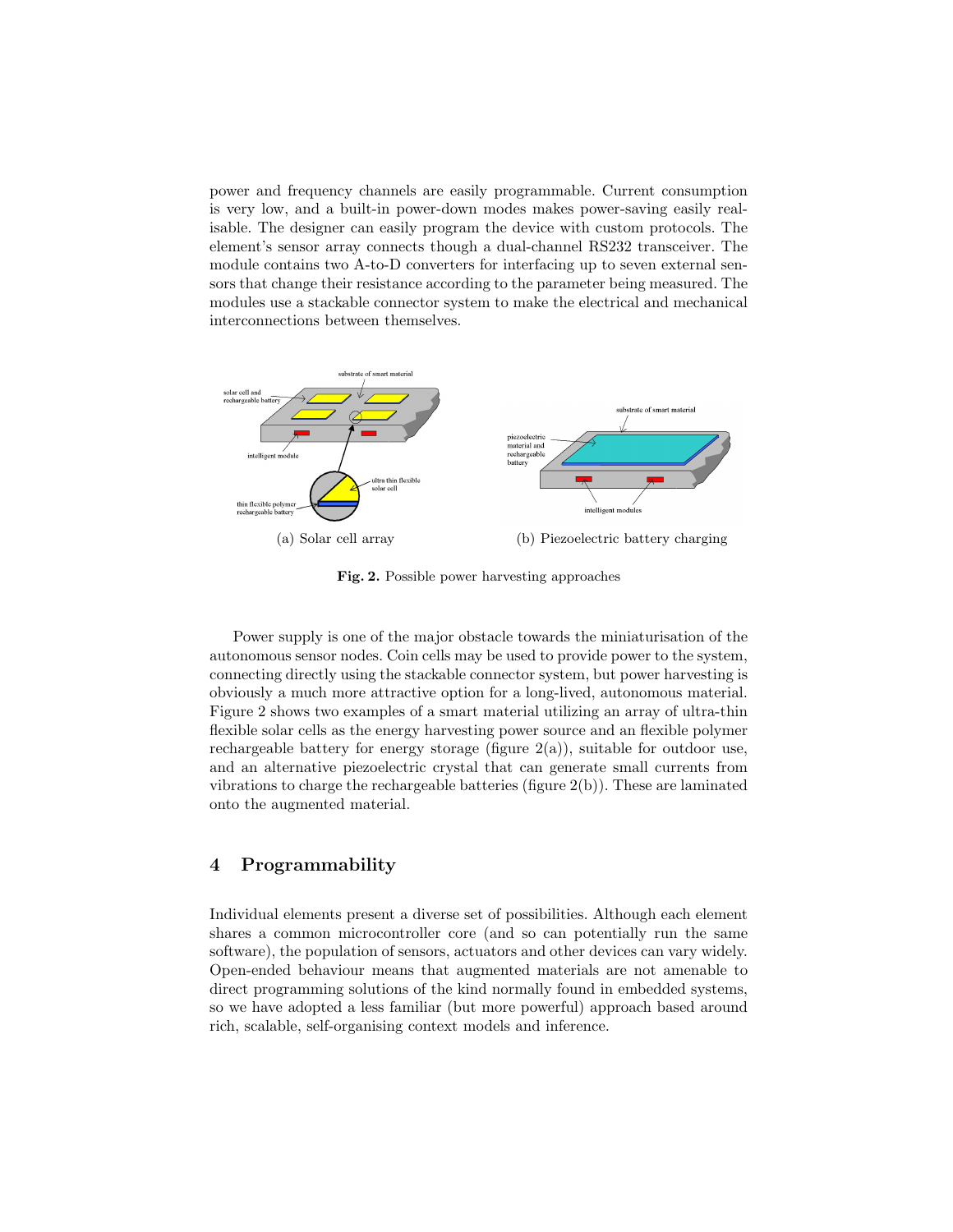Our overall goal is to integrate programming, as far as possible, into the process of manufacturing augmented materials, and to capture clearly the relationship between factors affecting the material and their behavioural effects[6].

#### 4.1 Programming elements

We took the decision to mirror the structure of the hardware module in the software platform. The initial population of software components mirrors the design choices made in hardware. As well as simplifying configuration, this approach allows us to make modules "reflective", in the sense that they "know" their sensing and other capabilities from the outset.

In the wider field of pervasive computing, many systems have adopted a more knowledge-based approach, modeling context as a collection of assertions (a good example is [13]). Typically this involves combining a basic knowledge representation with an ontology management system for expressing the constraints on knowledge. Given the constraints of power and space we are working under with augmented materials we have chosen to use RDF[7] for representing context, decoupling the data model from its usual XML format to compress the knowledge base sufficiently to operate on a microcontroller. RDF structures knowledge in terms of (subject, predicate, object) triples. Each triple captures a single binary relationship (represented by the predicate) between two entities (the subject and the object). The collection of triples can be read as a concept graph, with each triple defining a labelled edge. The available predicates for a vocabulary for talking about a particular sort of knowledge, with the relationships between the predicates being structured by an ontology. The subjects are the "denotable values" in the knowledge domain, typically either identifiers for things or literal values. Predicates are also URLs, allowing unique labeling of predicates within an ontology without a centralised registry.

Each sensor on an element has an associated vocabulary providing predicates for each type of sense data. A strain sensor, for example, might define predicates for the strain in newtons and the direction of strain in some co-ordinate system. For each sensor, the device driver maps the sense data into the local context model using this representation (figure 3).

The advantage of this approach is three-fold. Firstly, it provides a common framework within which to represent and query all sensed data for any client that knows the predicates. Secondly, it allows the same information to be sensed by different sensors in a manner that is largely transparent to the programmer, simply by



Fig. 3. An individual model held on an element

sharing vocabularies. Thirdly, it raises the abstraction level for programmers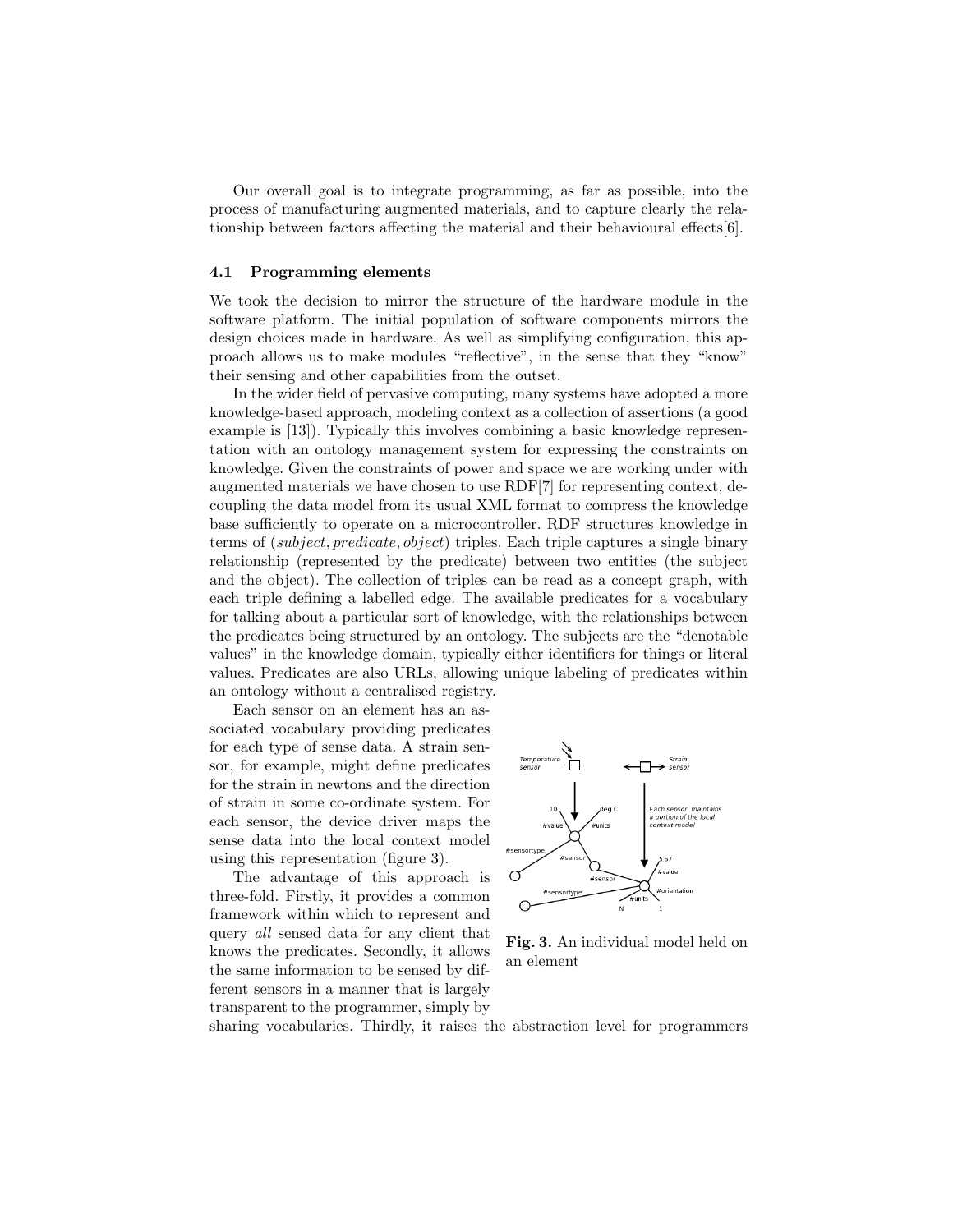away from hardware and into the knowledge plane, making it easier to express logical constraints and queries.

#### 4.2 Programming materials

A single augmented material might include several hundred sensor and processing elements. Current techniques to embedded systems stress programming the devices as the basis for applications, which will not scale up to such environments. Instead we need to program materials as a whole.

Since we are focusing on augmented materials, we are dealing with a more limited application domain than might be found in general amorphous computing[1]. Specifically, we assume that applications are primarily concerned with reacting to the *physical environment* of the material and its *physical and infor*mational properties. This establishes a close correspondence between the material and the elements within it: the location of an element within the substrate will typically be a significant factor in interpreting its information.

Given a located element, its sensor observations can be related directly to the environment and/or operation of the augmented material. In one sense integrating sense data is simple: any element wanting to know the state queries the model on each appropriate element and performs the necessary numerical integration. In a system with low-power unreliable elements and local communications, however, things are not so simple.

A naïve solution would nominate a single master element to maintain a global view of the material. Such a node would require significant storage and computing power and would be a single point of failure for the material. At the other end of the spectrum, nodes would exchange their local states with all other nodes via a gossiping protocol[8] .Gossip protocols are used extensively in ad hoc allowing more queries to be answered using only local knowledge.

While a fully decentralised implementation has its attractions, distributing even aggregated data from the entire material across all elements greatly increases their computational, storage, communication and (most importantly) power requirements. Locality means that elements do not in general need to know results from remote elements in the material (although they may need to be able to find out special cases). We believe that a hybrid approach offers a good trade-off between decentralisation and efficiency. Elements are divided into two categories – sensing elements and aggregating elements – which are then evenly distributed through the substrate. Aggregating elements can have more storage capacity than sensing elements.

The two classes gossip, but in different ways. Sensor elements gossip with nearby aggregating elements by sending changes in their local states, which may then be aggregated to provide a summary of the state of the local area. The intention is to provide explicit storage and computational capacity for these summarising activities. By summarising locally the system scales well as the material grows (assuming a "fair mix" of elements) and requires only local communications.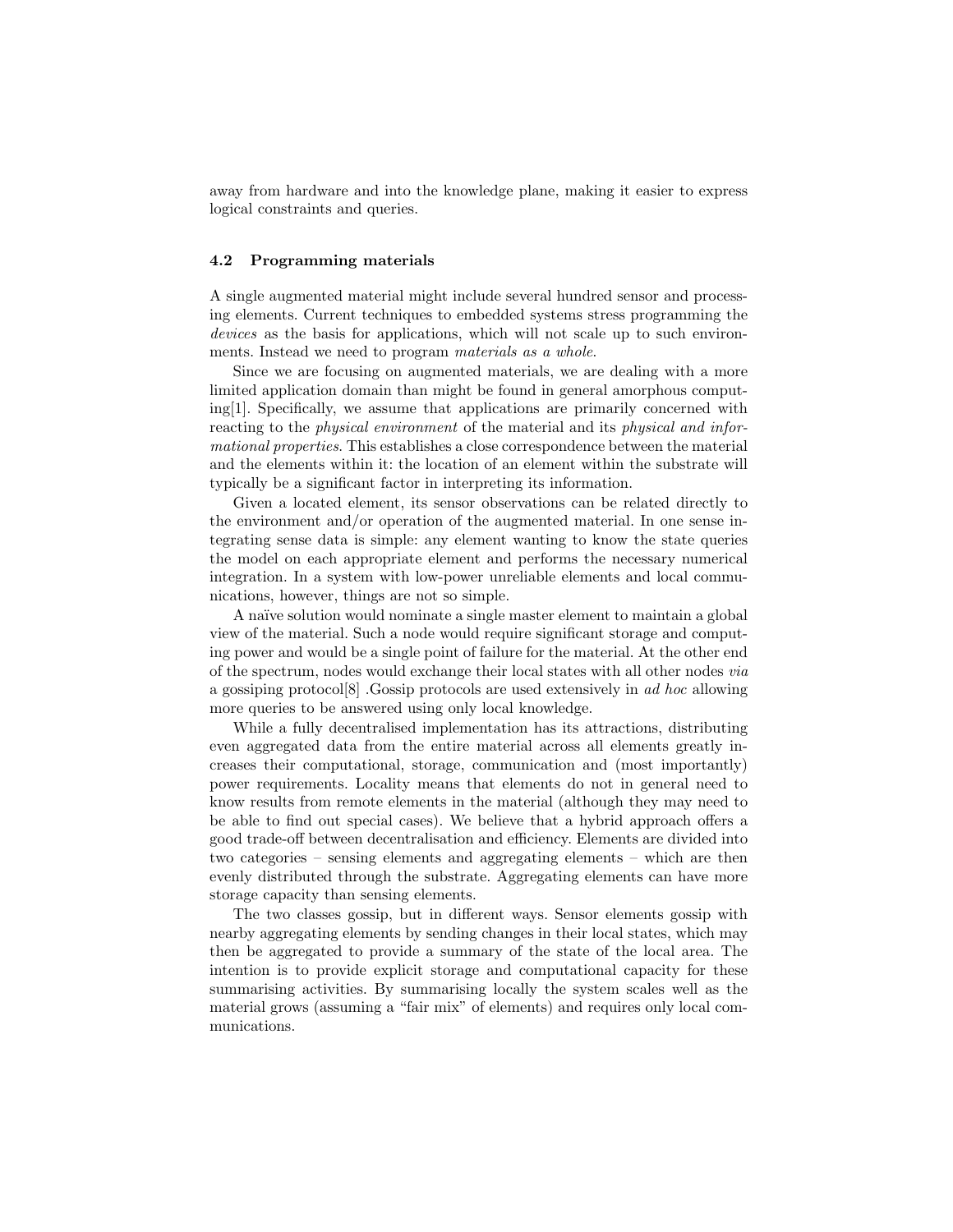Aggregate elements gossip with other aggregate elements, but exchange management information about which aggregate is summarising what locale. The protocol essentially distributes the set of subjects and predicates that an aggregate is holding, providing an RDF-level summary of the information stored on the element. When a query is made to an aggregating element, it can determine which elements can have information that may satisfy the query and perform the appropriate sub-queries. In effect the material behaves as a single RDF model that can be queried as a whole, with queries being decomposed and distributed as required. This structure means that data is held locally within the material but accessed globally. The overall information content of a material is available via any aggregate element using an identical interface, regardless of the actual location of the information in the substrate.

### 4.3 Internal versus external semantics

While the low-level sensor data can be managed largely automatically, being tied closely to the physical realisation of the material, inferred information is handled using rules provided by the programmer within a truth-maintenance framework in which changes in lower-level information propagate to higher-level views inferred from that information.

However, it is important to realise the way in which sense data – the "internal semantics" of the material – relates to the higher-level, "external" semantics of pervasive computing. A particular type of augmented material (for example a rigid plastic) can be used to form any number of classes of objects, each of which will exhibit different user affordances and behavioural relationships. This means that a material must know what it is externally as well as knowing its internal structure.

The external semantics is provided by describing the interaction rules by which the material should interact with other materials to which it is connected. This common use of rule bases leads to a single level of programming, built on top of an application-neutral sensing, communications and reasoning architecture. The external interactions of a material can use standard approaches such as web services and RDF (in its XML transfer format). This makes it easier to integrate artefacts using augmented materials into the wider context of pervasive computing.

## 4.4 Current state

We are exploring a number of possible programming approaches ranging from the pure logic programming outlined above to a more flexible approach based around domain-specific programming languages[9], building on the substrate of a compositional language technology based on Scheme[4]. The advantage of this approach is that we can leverage the benefits of type systems and language constructs while targeting micro-scale devices.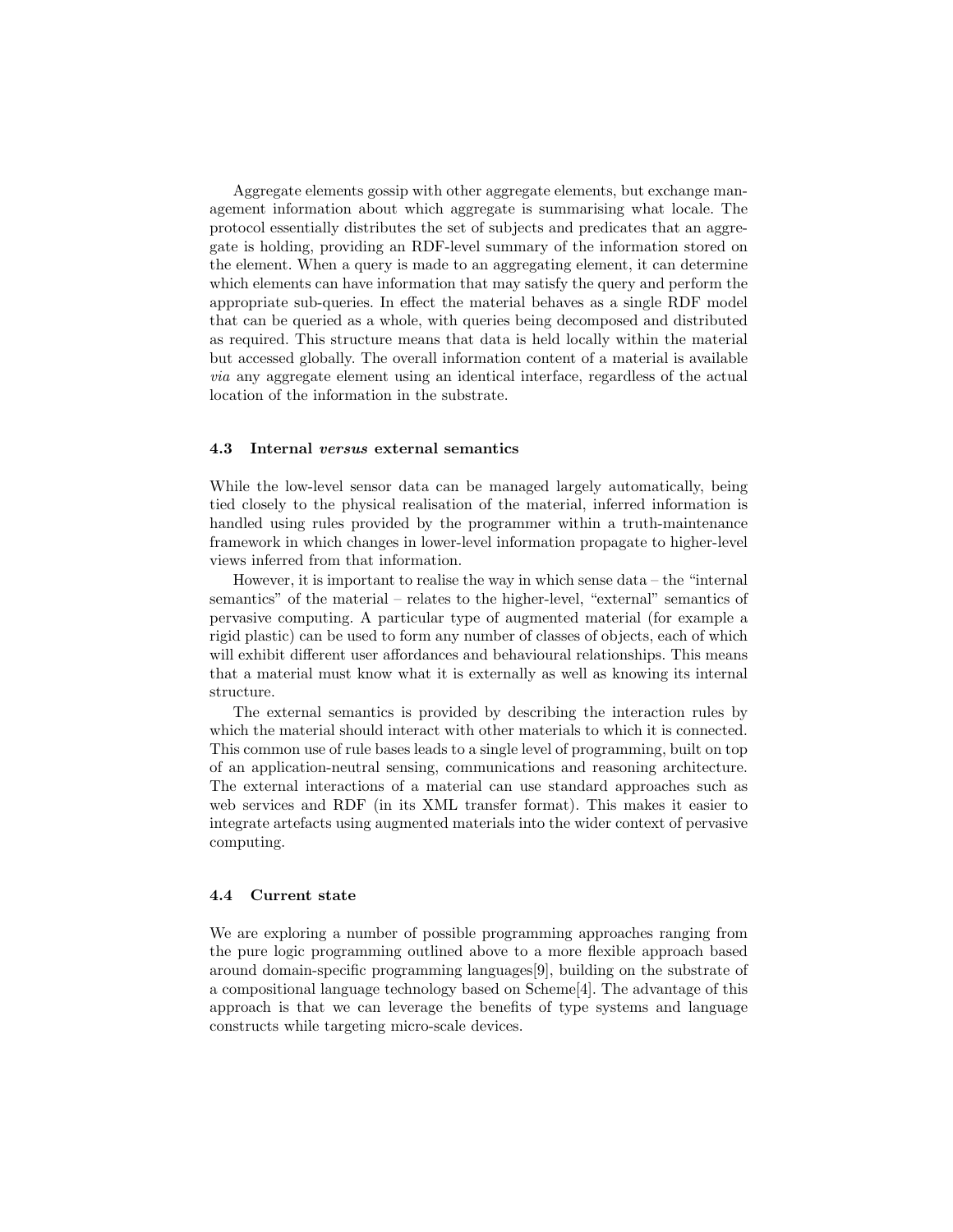# 5 Related work

One of the most relevant research activities on autonomous systems worldwide is the "smart dust" project at the University of Berkeley. In this project, the goal is to develop a system of wireless sensor modules where each unit is the size of a mote of dust of around  $2 \text{mm} \times 2.5 \text{mm}$  – although each mote still needs external power and antenna, and so in practice is somewhat larger. This sets the design challenge for augmented materials, focusing on the design of miniaturised antennæ and power harvesting as well as power management and programmability.

The essential problem of communication within ad hoc networks has been the subject of vigorous research within the wireless sensor community. While a number of authors have studied localisation using infrastructurally-positioned beacons, recent work (for example [3, 12]) has addressed the problem of selflocalisation of a group of nodes with sparse knowledge of their initial positions. We believe that this work may be extended to address augmented materials, with the crucial simplification that edge effects may provide additional localisation cues.

Software for pervasive systems ranges from the conventionally-structured desktop- and room-oriented approaches typified by the Context Toolkit[11] to the more chaotic approach of amorphous computing[1]. Although the latter remains largely conceptual, we believe that it provides good pointers to environments for augmented materials.

Some notable work has taken place under the European Union's "Disappearing Computer" initiative. The Extrovert Gadgets project integrated sensor networks into everyday objects. The GLOSS project investigated co-ordinating the global behaviour of pervasive systems. These (and other) projects have helped establish the broader landscape within which augmented materials must function.

# 6 Conclusion

We have presented a general approach to the problem of augmenting materials with embedded sensing and processing elements in a way that can be used to construct artefacts that combine physical and informational capabilities. This involves answering two distinct but related sets of questions:

- what are the hardware considerations in terms of location, communication, sensing and power involved in building a co-operative network of sensor elements?, and
- what is the appropriate programming model for applications on such a constrained platform?

Our tentative answers to these questions form the basis for an architecture for augmented materials in which a heterogeneous collection of low-power elements is co-ordinated by means of a hierarchical context model programmed in a highly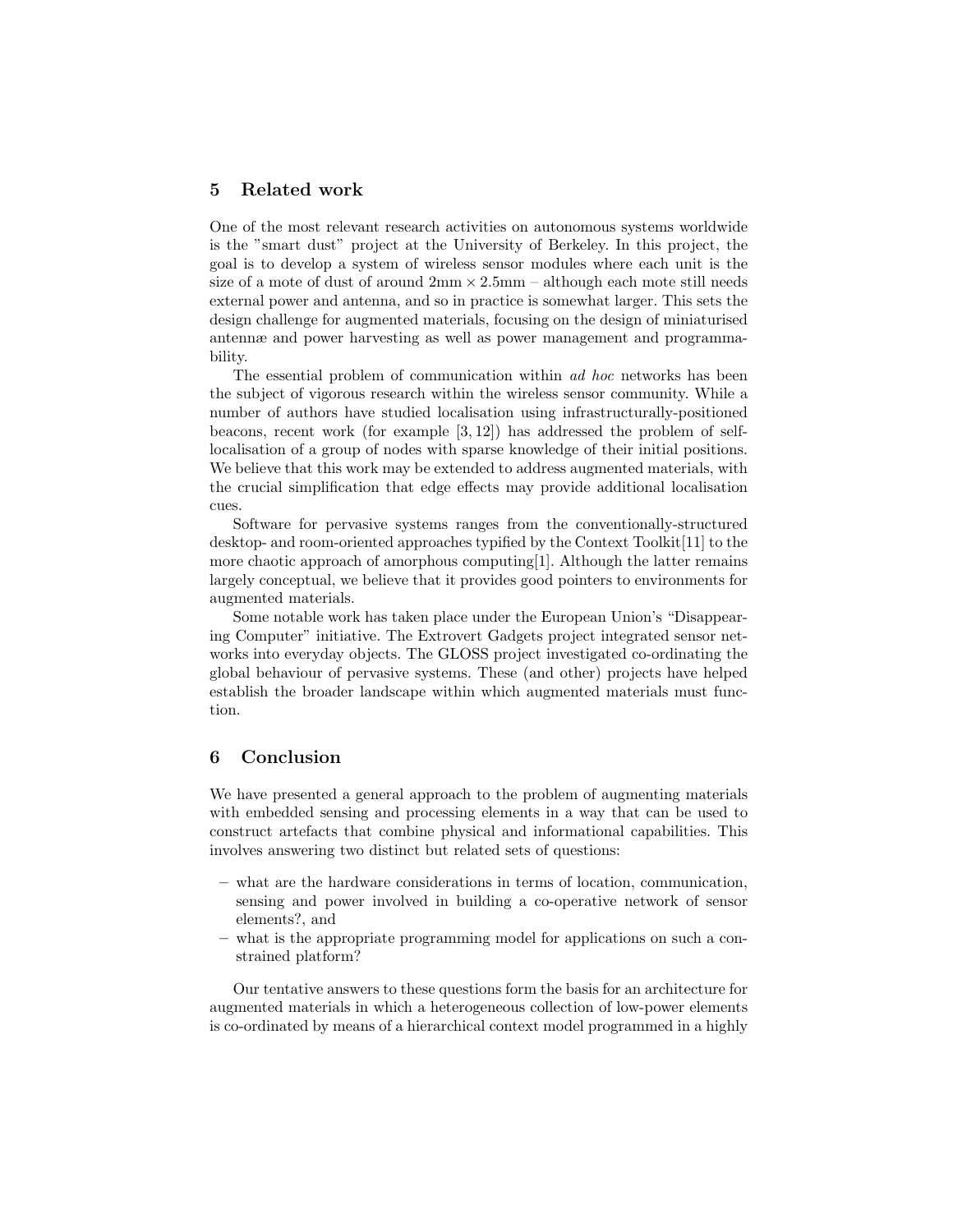declarative, whole-material style. We believe that this combination provides a good trade-off between the constraints encountered in building such augmented materials.

While our work is at an early stage, we have demonstrated the adequacy of the individual components and the way in which co-design can be used to leverage the best possible functionality from even limited individual units in a way that will scale to large materials. A fuller demonstration is currently underway to integrate hardware and software into a sample substrate to explore the ways in which augmented materials can complement and advance the capabilities of pervasive computing.

## References

- 1. Harold Abelson, Don Allen, Daniel Coore, Chris Hanson, George Homsy, Thomas Knight, Radhika Nagpal, Erik Rauch, Gerald Jay Sussman, and Ron Weiss. Amorphous computing. Communications of the ACM, 43(5):74–82, May 2000.
- 2. Stephen Bellis, Kieran Delaney, John Barton, Kafil Razeeb, Brendan O'Flynn, and Bivragh Majeed. Development of field-programmable modular wireless sensor network nodes for ambient systems. Computer Communications, 2005. To appear.
- 3. Nirupama Bulusu, John Heidemann, Deborah Estrin, and Tommy Tran. Selfconfiguring localization systems: design and experimental evaluation. ACM Transactions on Embedded Computing Systems, 3(1):24–60, February 2004.
- 4. Simon Dobson. Creating programming languages for (and from) the internet. In Workshop on Evolution and Reuse of Language Specifications for domain-specific languages, ECOOP'04, 2004.
- 5. Simon Dobson, Kieran Delaney, Kafil Mahmood Razeeb, and Sergey Tsvetkov. A co-designed hardware/software architecture for augmented materials. In Proceedings of the 2nd International Workshop on Mobility Aware Technologies and Applications, LNCS, 2005. To appear.
- 6. Simon Dobson and Paddy Nixon. More principled design of pervasive computing systems. In Rémi Bastide and Jörg Roth, editors, Human computer interaction and interactive systems, volume 3425 of Lecture Notes in Computer Science. Springer Verlag, 2004.
- 7. Ora Lassila and Ralph Swick. Resource Description Framework model and syntax specification. Technical report, World Wide Web Consortium, 1999.
- 8. Alberto Montresor, Márk Jelasity, and Ozalp Babaoglu. Robust aggregation protocols for large-scale overlay networks. In Proceedings of the International Conference on Dependable Systems and Networks, 2004.
- 9. Andy Nisbet and Simon Dobson. A systems architecture for sensor networks based on hardware/software co-design. In Mikhail Smirnov, editor, Proceedings of the 1st IFIP Workshop on Autonomic Communications, volume 3457 of LNCS. Springer Verlag, 2005.
- 10. Kafil Razeeb, Stephen Bellis, Brendan O'Flynn, John Barton, Kieran Delaney, and Cian O'Mathuna. A hybrid network of autonomous sensor nodes. In Proceedings of the Second European Symposium on Ambient Intelligence, ACM International Conference Series, pages 69–70, 2004.
- 11. Daniel Salber, Anind Dey, and Gregory Abowd. The Context Toolkit: aiding the development of context-enabled applications. In Proceedings of the ACM Conference on Computer-Human Interaction, CHI'99, pages 434–441, 1999.